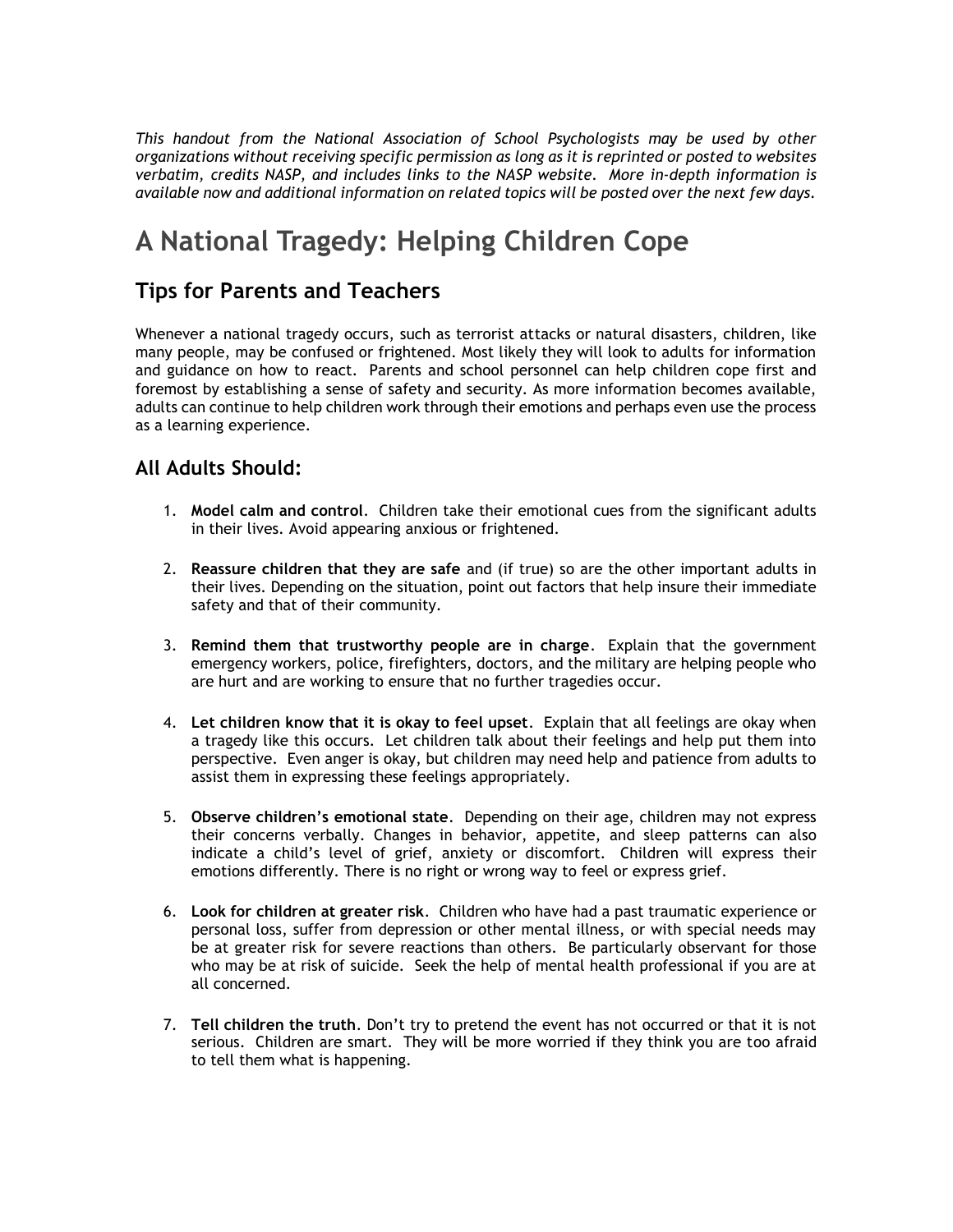- 8. **Stick to the facts**. Don't embellish or speculate about what has happened and what might happen. Don't dwell on the scale or scope of the tragedy, particularly with young children.
- 9. **Keep your explanations developmentally appropriate**. *Early elementary school* children need brief, simple information that should be balanced with reassurances that the daily structures of their lives will not change. *Upper elementary and early middle school* children will be more vocal in asking questions about whether they truly are safe and what is being done at their school. They may need assistance separating reality from fantasy. *Upper middle school and high school* students will have strong and varying opinions about the causes of violence and threats to safety in schools and society. They will share concrete suggestions about how to make school safer and how to prevent tragedies in society. They will be more committed to doing something to help the victims and affected community. *For all children, encourage them to verbalize their thoughts and feelings. Be a good listener!*
- 10. **Monitor your own stress level.** Don't ignore your own feelings of anxiety, grief, and anger. Talking to friends, family members, religious leaders, and mental health counselors can help. It is okay to let your children know that you are sad, but that you believe things will get better. You will be better able to support your children if you can express your own emotions in a productive manner. Get appropriate sleep, nutrition, and exercise.

## **What Parents Can Do:**

- 1. Focus on your children over the week following the tragedy. Tell them you love them and everything will be okay. Try to help them understand what has happened, keeping in mind their developmental level.
- 2. Make time to talk with your children. Remember if you do not talk to your children about this incident someone else will. Take some time and determine what you wish to say.
- 3. Stay close to your children. Your physical presence will reassure them and give you the opportunity to monitor their reaction. Many children will want actual physical contact. Give plenty of hugs. Let them sit close to you, and make sure to take extra time at bedtime to cuddle and to reassure them that they are loved and safe.
- 4. Limit your child's television viewing of these events. If they must watch, watch with them for a brief time; then turn the set off. Don't sit mesmerized re-watching the same events over and over again.
- 5. Maintain a "normal" routine. To the extent possible stick to your family's normal routine for dinner, homework, chores, bedtime, etc., *but don't be inflexible*. Children may have a hard time concentrating on schoolwork or falling asleep at night.
- 6. Spend extra time reading or playing quiet games with your children before bed. These activities are calming, foster a sense of closeness and security, and reinforce a sense of normalcy. Spend more time tucking them in. Let them sleep with a light on if they ask for it.